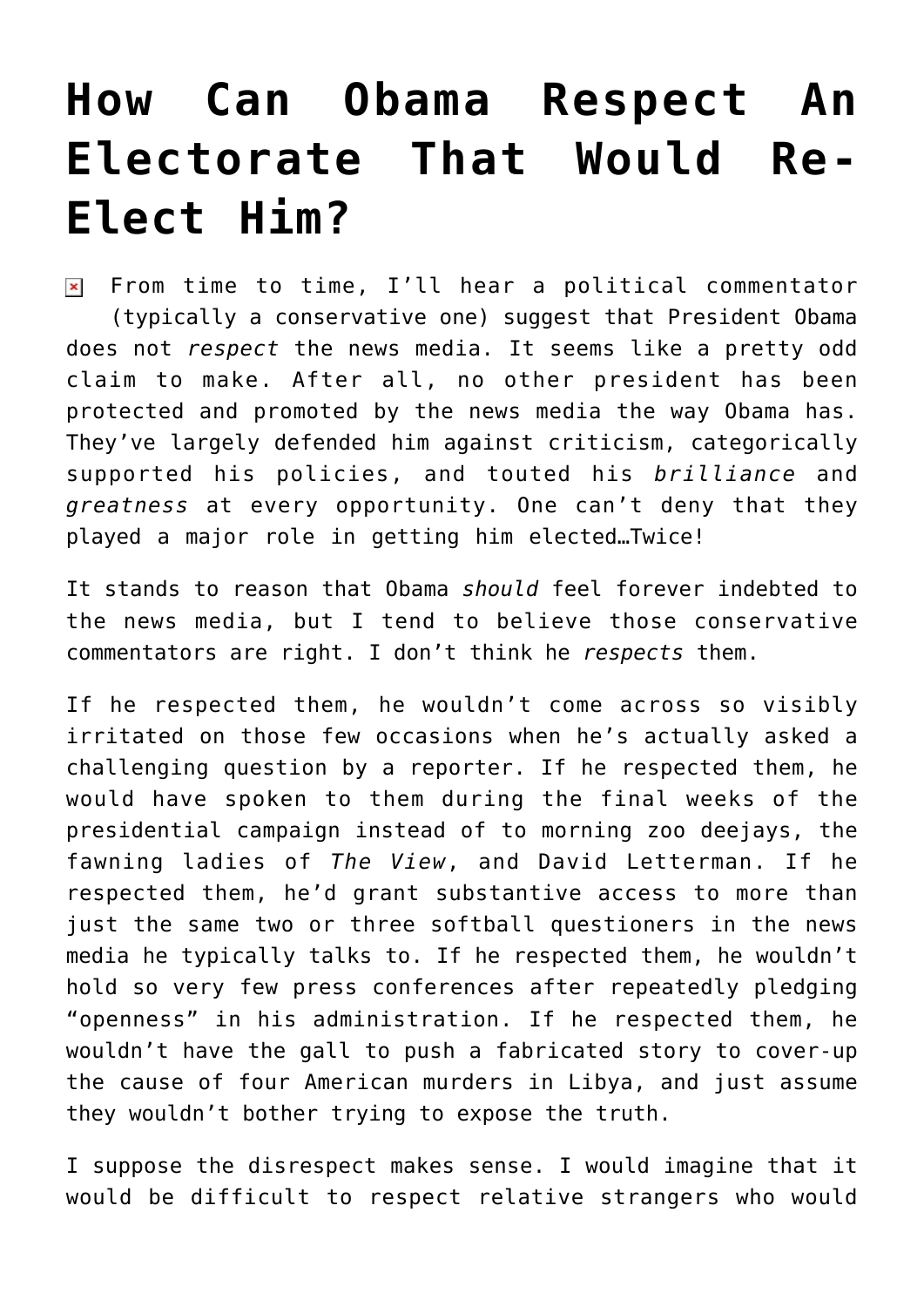lend you their unconditional support regardless of what you say or do to them. Under that same reasoning, I suspect he probably feels the same way about the American public as a whole.

Let's face it… By any traditional standard, President Obama should not have won re-election. He has done insurmountable damage to this country through his policies, neglect, and divisive nature. The decisions he's made during his presidency have rarely been in the interest of strengthening this nation or advancing the prosperity of its citizens. His presidency has instead been about securing a historical legacy as a man who *righted the wrongs* of the *social injustices* committed by our country in the past.

It's *that* agenda that has superseded any legitimate concern over the economic welfare of our country and our long-term solvency for future generations of Americans. As far as the president is concerned, those are problems for someone else to have to deal with down the road. *His* priority is social engineering, not economic stewardship. The result of that mindset has been chronically-high unemployment, a stagnant economy, entitlement programs crumbling under their own weight, soaring healthcare costs, and an absolutely devastating national debt that will be hanging around the necks of our children for the rest of their lives.

It's not that the president doesn't recognize these problems. Of course he does. I just don't think he respects Americans enough to take action. Think about it…If our president can do so many things wrong in his first term, fail miserably to achieve every predicted outcome he put forth at the beginning of his presidency, show no interest in addressing the biggest threats to our nation, and *still* be rewarded with re-election, how can he possibly respect us?

It's like that classic quote often attributed to comedian Groucho Marx: "I wouldn't want to belong to any club that